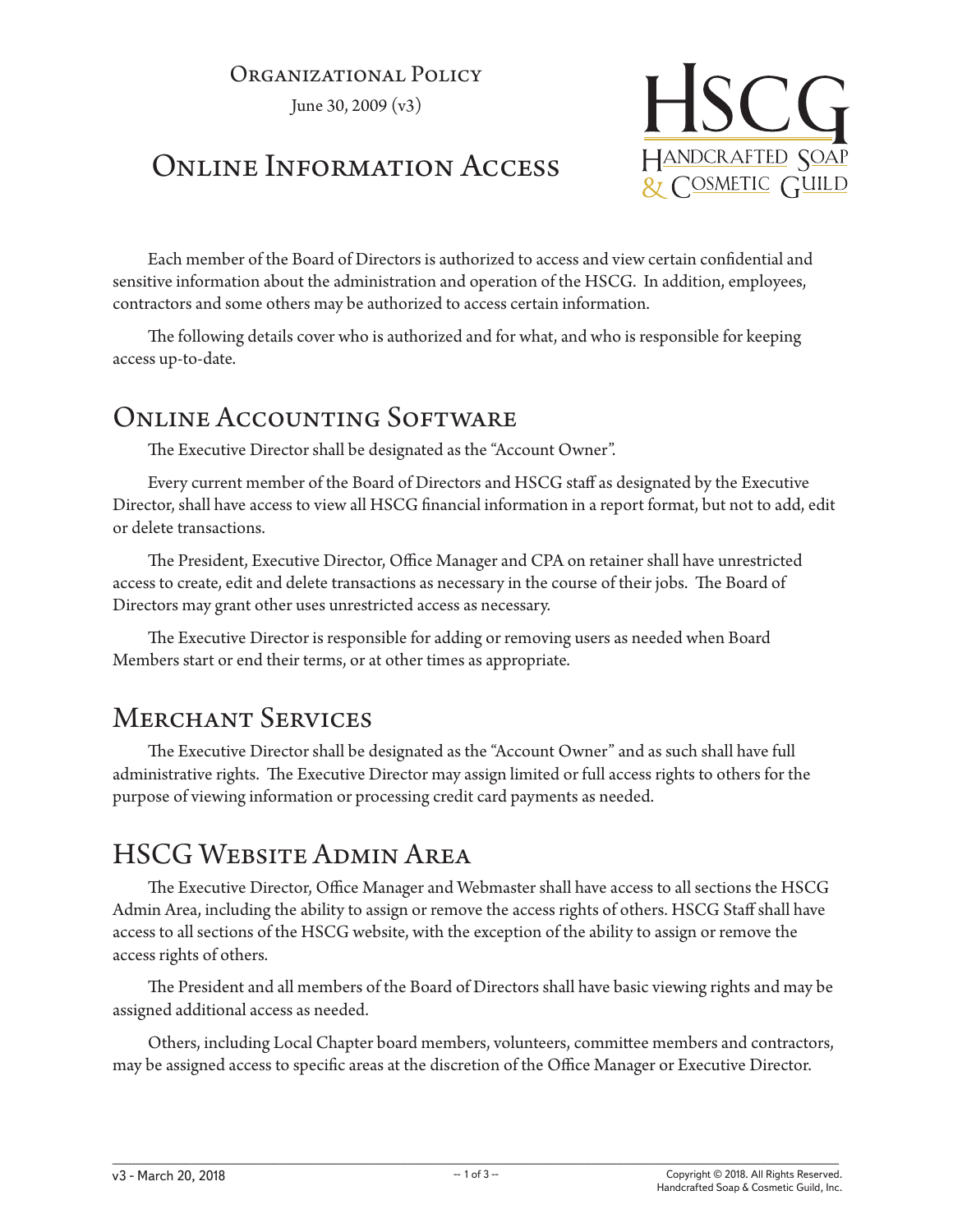#### WEB SERVICES

The Webmaster shall be the account owner of any web services utilized by the HSCG Website and Blog, such as domain registrations, blog plugins, hosting services, etc. The Webmaster shall provide the login details and site information to the Office Manager on a regular basis.

#### EMAIL ACCOUNTS

Email accounts and forwarders shall be assigned and managed by the Office Manager.

### Financial & Human Resources Accounts

The Executive Director shall be the "owner" of the account.

The President, Office Manager and Executive Director shall have access to the account. Additional access may be authorized by the Board of Directors as needed.

### PROJECT MANAGEMENT SERVICES

The HSCG may use a third party project mangement service such as Basecamp.

All Board Members shall have normal access to most areas of any project management service, including all committee spaces, with the exception of any spaces used for deliberations by the Nominating Committee or Ethics Committee.

Employees, contractors, and/or volunteers be granted access to limited areas of any project management service by the Executive Director.

# Social Media Accounts

The Executive Director shall be the "owner" of all Social Media accounts .

The Executive Director may provide access to certain individuals to manage such accounts or represent the HSCG on social media platforms. See HSCG Policy *Social Media* for details

# PRIVACY AND SECURITY

It is the responsibility of every person who has access to online HSCG information to keep the information secure. Login credentials information or downloaded files containing private information stored on a personal computer or device must be kept secure and password protected. Care must be taken when a browser password manager is used and automatically fills in login credentials.

Any documents printed which contain personal information about members and, particularly, credit card or financial information should be shredded, burned or otherwise disposed of properly. Electronic documents that are "deleted" must be permanently deleted, not left in a "recycle bin" where they can be accessed and recovered.

In the event that a person no longer has authority access to a particular online service, the person in charge of granting access must immediately remove the user from the service and/or change any login credentials associated with the account. For example, if the person assigned to access Facebook to post for the HSCG is changed, then the username and/or password should be changed so the previous